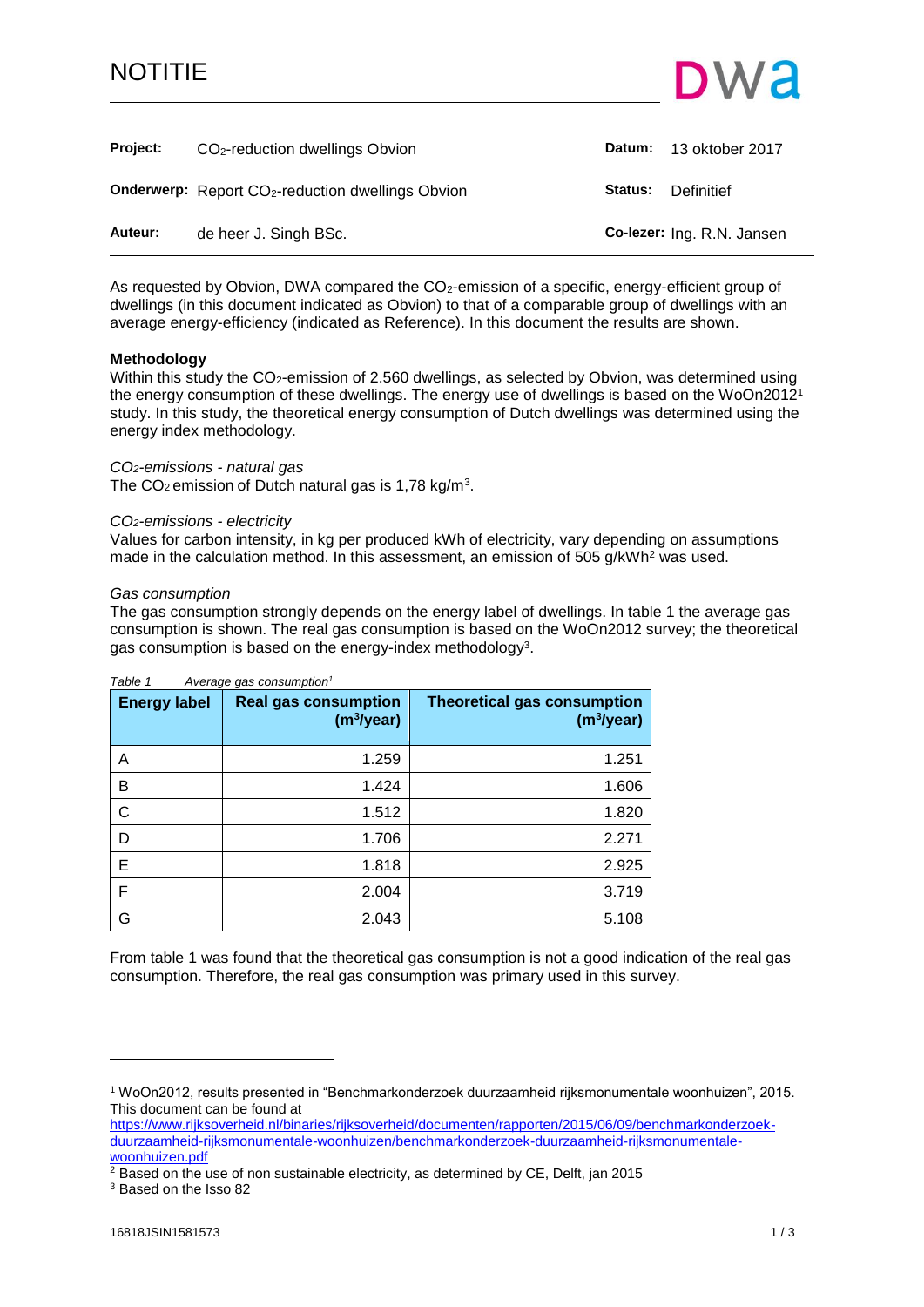# *Electricity consumption*

As proved by ECN and others<sup>4</sup> there is hardly any correlation between the consumption of electricity and the energy label. At most 19% of the electricity consumption is attributed to the building; over 80% is attributed to the number and behaviour of the residents and their household equipment. Therefore, in this survey an average consumption of 3.050<sup>5</sup> kWh was assumed for all dwellings.

# **Group composition**

In the table 2 some relevant parameters of the groups are shown. The parameters show that the pool of Obvion has less condominiums than the reference. Furthermore, the pool of dwellings of Obvion has significantly younger buildings.

*Table 2 Composition of the groups*

|                        | <b>Obvion</b> | <b>Reference</b> |
|------------------------|---------------|------------------|
| Number of dwellings    | 2.560         | 2.560            |
| Percentage condominium | 24%           | 35%              |
| Average building year  | 2001          | 19656            |

Figure 1 shows the distribution of the energy labels of Obvion and the reference group. The label distribution of the reference group is based on the WoOn2012 survey. It is clear that the percentage of A-labels is much higher in the pool of Obvion.



*Figure 1 Distribution of energy labels for both groups*

# **CO2-emissions**

Table 3 shows the CO<sub>2</sub>-emisions of both groups, based on the real energy consumption. It is found that the reduction of CO<sub>2</sub>-emissions is relative small. This is caused by the fact that the real gas consumption depends less on the energy label than the theoretical gas consumption. Simultaneously we want to state that the baseline for selection of refurbished properties is conservative. The energy label of these dwellings has improved with at least two classes. The baseline for these buildings is also the Dutch average; the real baseline is worse. This means that the CO<sub>2</sub>-reduction compared to the original houses without any improvements is considerably higher.

l

<sup>4</sup> Energietrends in Nederland', 2014 van ECN, Energie-Nederland en Netbeheer Nederland

<sup>5</sup> Centraal Bureau voor de Statistiek (CBS), 2014.

<sup>6</sup> Compendium voor de Leefomgeving, Rijksoverheid, 2014